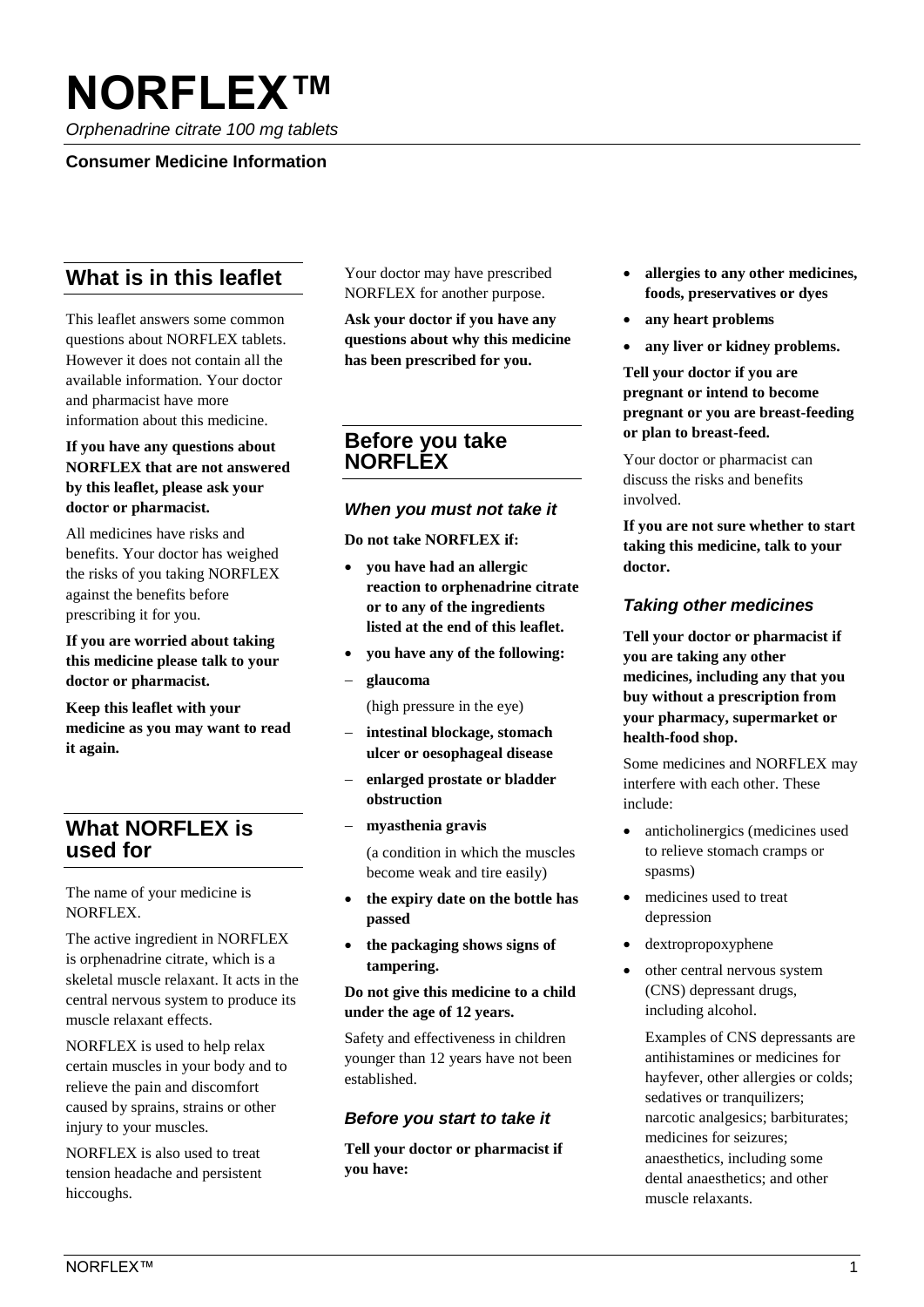You may need different amounts of your medicines, or you may need to take different medicines. Your doctor or pharmacist has more information on medicines to be careful with or avoid while taking NORFLEX.

# **How to take NORFLEX**

#### **Follow all directions given to you by your doctor or pharmacist carefully.**

They may differ from the information contained in this leaflet.

**If you do not understand the instructions on the bottle ask your doctor or pharmacist for help.**

## *How much to take*

#### **Take NORFLEX tablets only as directed by your doctor or pharmacist.**

Your doctor will prescribe the correct dose for you.

The usual dose of NORFLEX for adults is one tablet twice a day.

#### **Take one tablet in the morning and the other tablet in the evening.**

**Do not change the dose unless your doctor tells you to do so.**

## *If you forget to take your medicine*

If you miss a dose of this medicine and remember within an hour or so of the missed dose, take it right away. If you do not remember until later, skip the missed dose and take the next dose when you would normally.

**Do not take a double dose.**

## *If you take too much (overdose)*

**If you or someone else has taken too much NORFLEX contact your doctor or pharmacist, or the Poisons Information Centre (0800 POISON or 0800 764 766). Do this** 

#### **even if there are no signs of discomfort or poisoning.**

You may need urgent medical attention.

Symptoms of an overdose may include excitement, confusion and delirium leading to coma, convulsions, rapid heart rate, dilated pupils and difficulty passing urine.

**While you are taking NORFLEX**

## *Things you must do*

**Tell all doctors, dentists and pharmacists who are treating you that you are taking NORFLEX.**

**If you become pregnant while taking this medicine, tell your doctor immediately.**

**Be careful driving or operating machinery until you know how the medicine affects you.**

In some people NORFLEX may cause blurred vision, drowsiness, dizziness, or to become drowsy, dizzy, lightheadedness or to faint, or be less alert than usual. It may also cause muscle weakness. If you have any of these symptoms do not drive or operate machinery or do anything else that could be dangerous.

#### **If you experience dry mouth when taking NORFLEX and your dry mouth continues for more than 2 weeks speak to your dentist.**

Continued dryness of the mouth can increase the chance of dental disease, including tooth decay, gum disease and fungal infections.

For temporary relief of dry mouth use sugarless gum or sweets, melt some ice in your mouth or use a saliva substitute.

## *Things you must not do*

**Do not give NORFLEX to anyone else even if they have the same condition as you.**

NORFLEX is a prescription medicine and has been prescribed for you only.

**Do not take NORFLEX to treat any other complaints unless your doctor tells you to.**

# **Side Effects**

All medicines can cause unwanted side effects. Sometimes they are serious, most of the time they are not.

#### **Tell your doctor if you experience any of the following side effects and they bother you:**

- dry mouth.
- nausea, vomiting
- abdominal or stomach cramps or pain
- blurred vision, unusually enlarged pupils or other changes to your vision.
- headache
- tremor or shaking
- dizziness, short periods of lightheadedness, fainting
- drowsiness
- muscle weakness
- feeling confused or agitated
- seeing, feeling or hearing things that are not there
- rash, itchiness or other skin conditions.

#### **Tell your doctor immediately or go to hospital if any of the following side effects occur:**

- shortness of breath; troubled breathing; tightness in chest and/or wheezing and skin rash
- sores, ulcers or white spots on lips or in mouth; swollen and/or painful glands; unusual bruising or bleeding; unusual tiredness or weakness.

These are serious side effects and may need urgent medical attention. Serious side effects are rare.